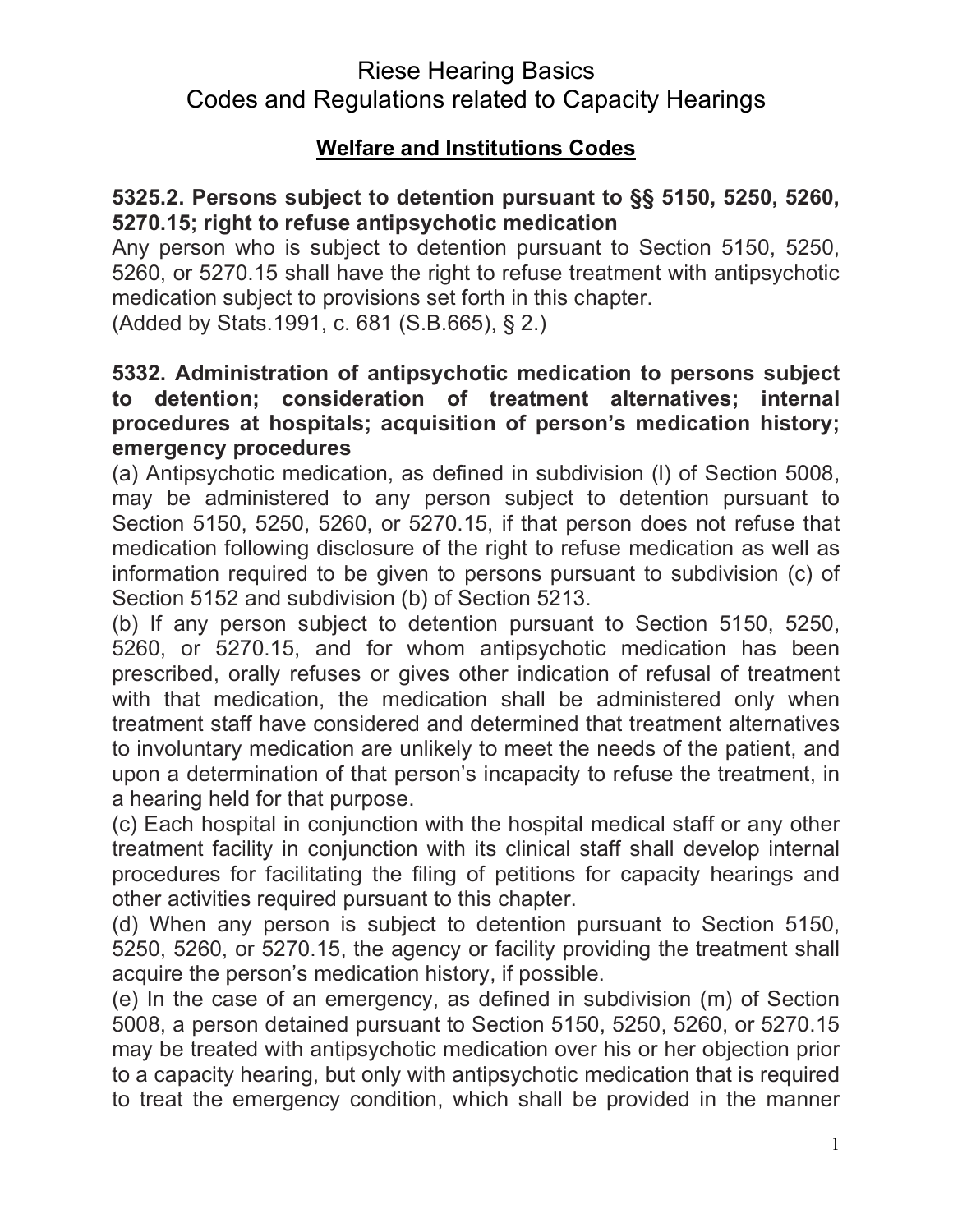least restrictive to the personal liberty of the patient. It is not necessary for harm to take place or become unavoidable prior to intervention. (Added by Stats.1991, c. 681 (S.B.665), § 3. Amended by Stats.2001, c. 506 (A.B.1424), § 9.)

## **§ 5333. Capacity hearings; representation by advocate or counsel; petition; notice**

(a) Persons subject to capacity hearings pursuant to Section 5332 shall have a right to representation by an advocate or legal counsel.

"Advocate," as used in this section, means a person who is providing mandated patients' rights advocacy services pursuant to Chapter 6.2 (commencing with Section 5500), and this chapter. If the Department of Mental Health provides training to patients' rights advocates, that training shall include issues specific to capacity hearings.

(b) Petitions for capacity hearings pursuant to Section 5332 shall be filed with the superior court. The director of the treatment facility or his or her designee shall personally deliver a copy of the notice of the filing of the petition for a capacity hearing to the person who is the subject of the petition.

(c) The mental health professional delivering the copy of the notice of the filing of the petition to the court for a capacity hearing shall, at the time of delivery, inform the person of his or her legal right to a capacity hearing, including the right to the assistance of the patients' rights advocate or an attorney to prepare for the hearing and to answer any questions or concerns.

(d) As soon after the filing of the petition for a capacity hearing is practicable, an attorney or a patients' rights advocate shall meet with the person to discuss the capacity hearing process and to assist the person in preparing for the capacity hearing and to answer questions or to otherwise assist the person, as is appropriate. (Added by Stats.1991, c. 681  $(S.B.665), § 4.$ 

### **§ 5334. Capacity hearings; time for hearing; location; hearing officer; determination; notification; appeal; habeas corpus**

(a) Capacity hearings required by Section 5332 shall be heard within 24 hours of the filing of the petition whenever possible.

However, if any party needs additional time to prepare for the hearing, the hearing shall be postponed for 24 hours. In case of hardship, hearings may also be postponed for an additional 24 hours, pursuant to local policy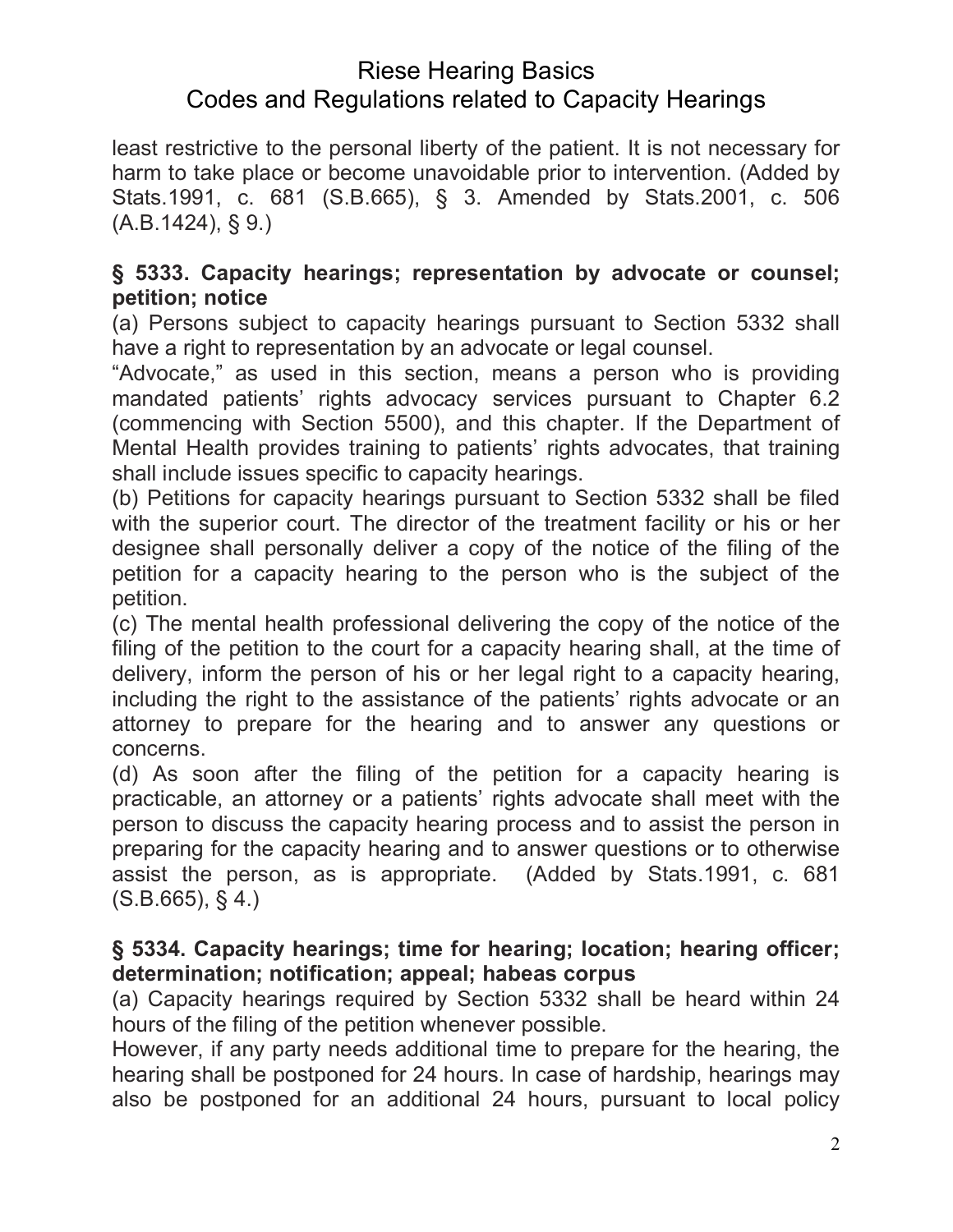developed by the county mental health director and the presiding judge of the superior court regarding the scheduling of hearings. The policy developed pursuant to this subdivision shall specify procedures for the prompt filing and processing of petitions to ensure that the deadlines set forth in this section are met, and shall take into consideration the availability of advocates and the treatment needs of the patient. In no event shall hearings be held beyond 72 hours of the filing of the petition. The person who is the subject of the petition and his or her advocate or counsel shall receive a copy of the petition at the time it is filed.

(b) Capacity hearings shall be held in an appropriate location at the facility where the person is receiving treatment, and shall be held in a manner compatible with, and the least disruptive of, the treatment being provided to the person.

(c) Capacity hearings shall be conducted by a superior court judge, a court–appointed commissioner or referee, or a court–appointed hearing officer. All commissioners, referees, and hearing officers shall be appointed by the superior court from a list of attorneys unanimously approved by a panel composed of the local mental health director, the county public defender, and the county counsel or district attorney designated by the county board of supervisors. No employee of the county mental health program or of any facility designated by the county and approved by the department as a facility for 72–hour treatment and evaluation may serve as a hearing officer. All hearing officers shall receive training in the issues specific to capacity hearings.

(d) The person who is the subject of the capacity hearing shall be given oral notification of the determination at the conclusion of the capacity hearing. As soon thereafter as is practicable, the person, his or her counsel or advocate, and the director of the facility where the person is receiving treatment shall be provided with written notification of the capacity determination, which shall include a statement of the evidence relied upon and the reasons for the determination. A copy of the determination shall be submitted to the superior court.

(e)(1) The person who is the subject of the capacity hearing may appeal the determination to the superior court or the court of appeal.

(2) The person who has filed the original petition for a capacity hearing may request the district attorney or county counsel in the county in which the person is receiving treatment to appeal the determination to the superior court or the court of appeal, on behalf of the state.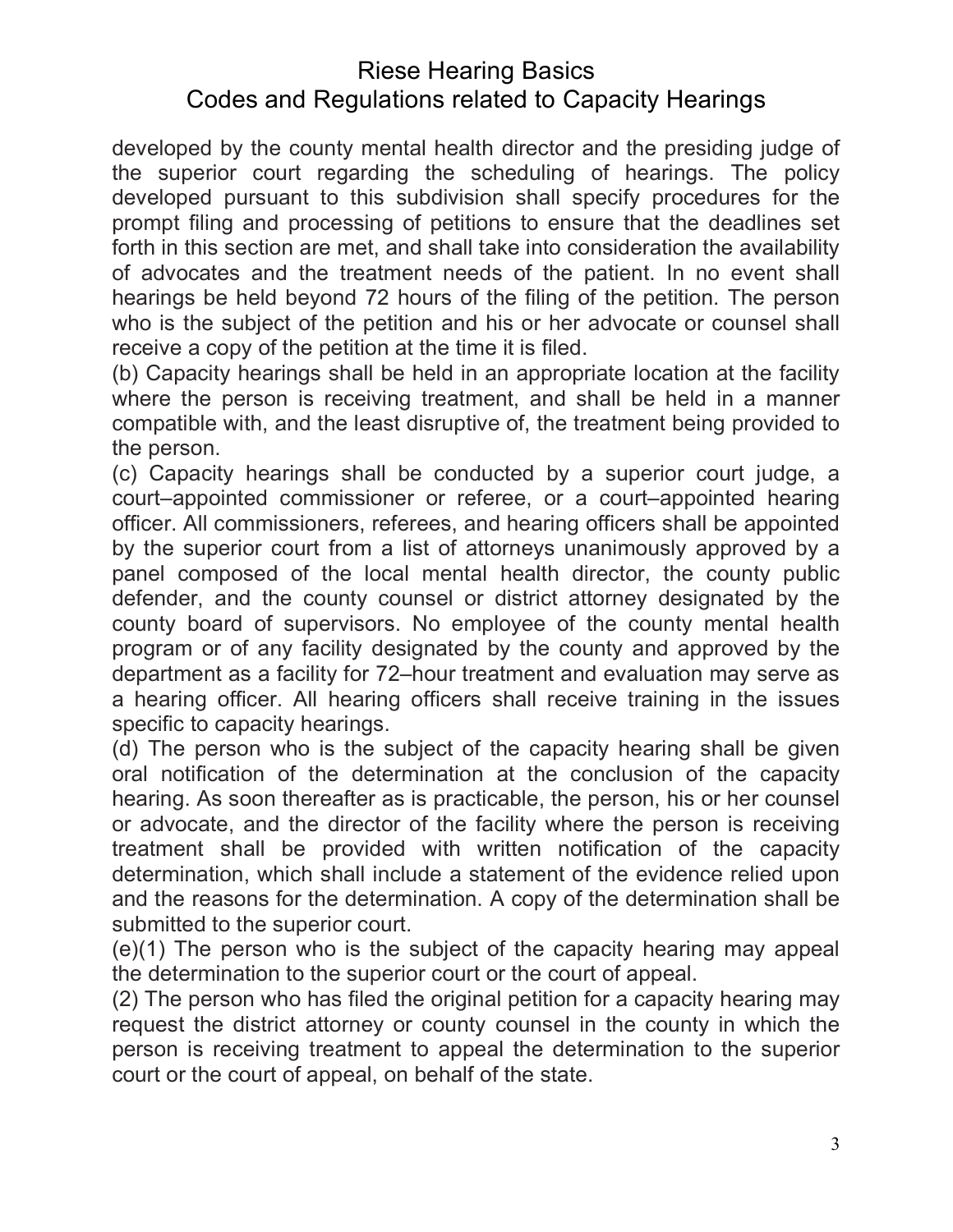(3) Nothing shall prohibit treatment from being initiated pending appeal of a determination of incapacity pursuant to this section.

(4) Nothing in this section shall be construed to preclude the right of a person to bring a writ of habeas corpus pursuant to Section 5275, subject to the provisions of this chapter.

(f) All appeals to the superior court pursuant to this section shall be subject to de novo review.

(Added by Stats.1991, c. 681 (S.B.665), § 5.)

### **§ 5336. Capacity hearings; effect of determination**

Any determination of a person's incapacity to refuse treatment with antipsychotic medication made pursuant to Section 5334 shall remain in effect only for the duration of the detention period described in Section 5150 or 5250, or both, or until capacity has been restored according to standards developed pursuant to subdivision (c) of Section 5332, or by court determination, whichever is sooner. (Added by Stats.1991, c. 681  $(S.B.665), S.6.$ 

## **Informed Consent**

**5152 (c)** A person designated by the mental health facility shall give to any person who has been detained at that facility for evaluation and treatment and who is receiving medication as a result of his or her mental illness, as soon as possible after detention, written and oral information about the probable effects and possible side effects of the medication. The State Department of Mental Health shall develop and promulgate written materials on the effects of medications, for use by county mental health programs as disseminated or as modified by the county mental health program, addressing the probable effects and the possible side effects of the medication. The following information shall be given orally to the patient:

(1) The nature of the mental illness, or behavior that is the reason the medication is being given or recommended.

(2) The likelihood of improving or not improving without the medication.

(3) Reasonable alternative treatments available.

(4) The name and type, frequency, amount, and method of dispensing the medication, and the probable length of time the medication will be taken.

The fact that the information has or has not been given shall be indicated in the patient's chart. If the information has not been given, the designated person shall document in the patient's chart the justification for not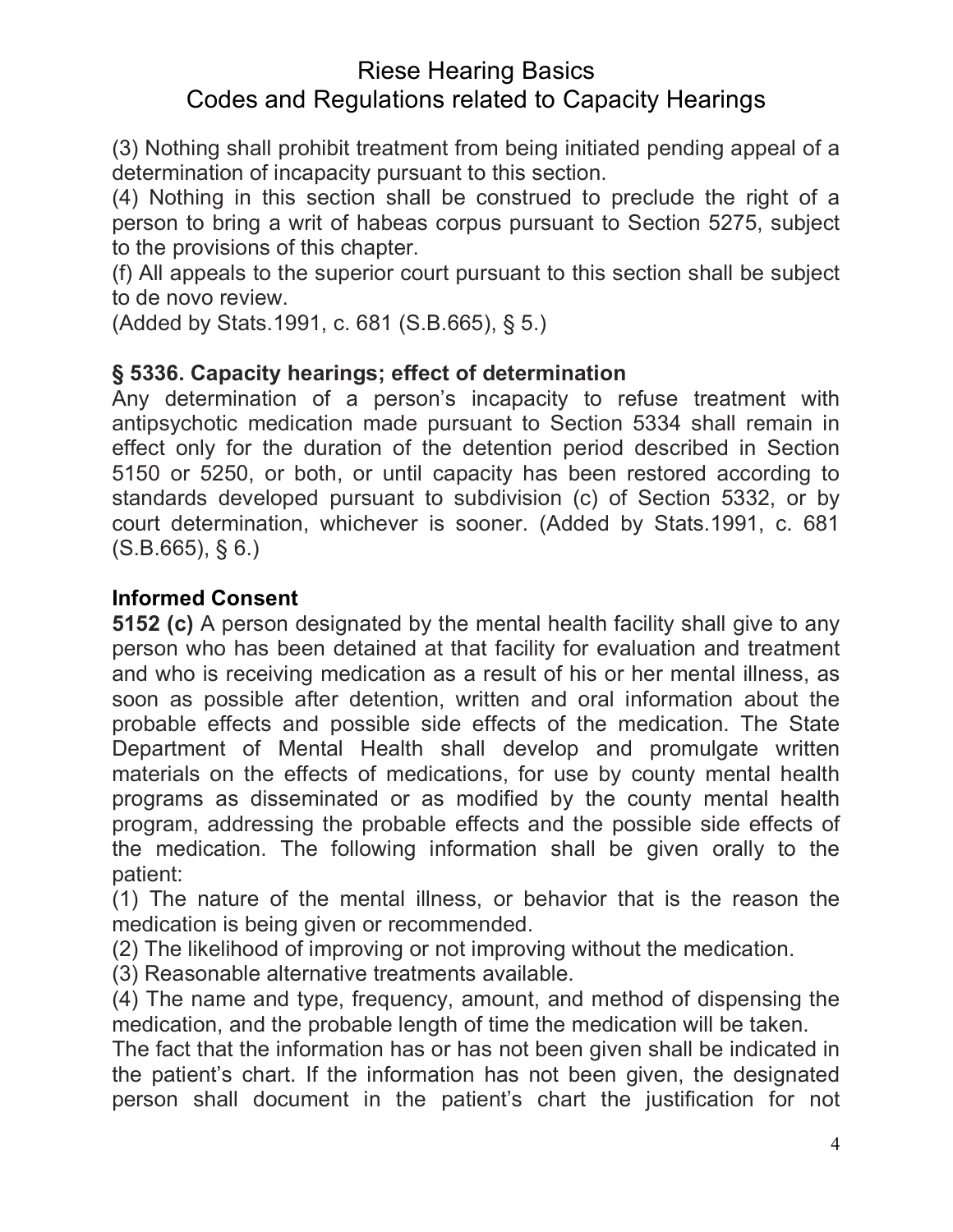providing the information. A failure to give information about the probable effects and possible side effects of the medication shall not constitute new grounds for release

## **Regulations**

#### **Title 9, Section**

## **851. Informed Consent to Antipsychotic Medications.**

A voluntary patient shall be treated with antipsychotic medications only after such person has been informed of his or her right to accept

or refuse such medications and has consented to the administration of such medications. In order to make an informed decision, the patient must be provided with sufficient information by the physician prescribing such medications (in the patient's native language, if possible) which shall include the following:

(a) The nature of the patient's mental condition,

(b) The reasons for taking such medication, including the likelihood of improving or not improving without such medication, and that consent, once given, may be withdrawn at any time by stating such intention to any member of the treating staff,

(c) The reasonable alternative treatments available, if any,

(d) The type, range of frequency and amount (including use of PRN orders), method (oral or injection), and duration of taking the medications,

(e) The probable side effects of these drugs known to commonly occur, and any particular side effects likely to occur with the particular patient,

(f) The possible additional side effects which may occur to patients taking such medication beyond three months. The patient shall be advised that such side effects may include persistent involuntary movement of the face or mouth and might at times include similar movement of the hands and feet, and that these symptoms of tardive dyskinesia are potentially irreversible and may appear after medications have been discontinued.

NOTE: Authority cited: Sections 5325 and 5326.95, Welfare and Institutions Code. Reference: Sections 5325 and 5325.1, Welfare and Institutions Code; *Cobbs v. Grant* (1972) 8 Cal. 3d 229.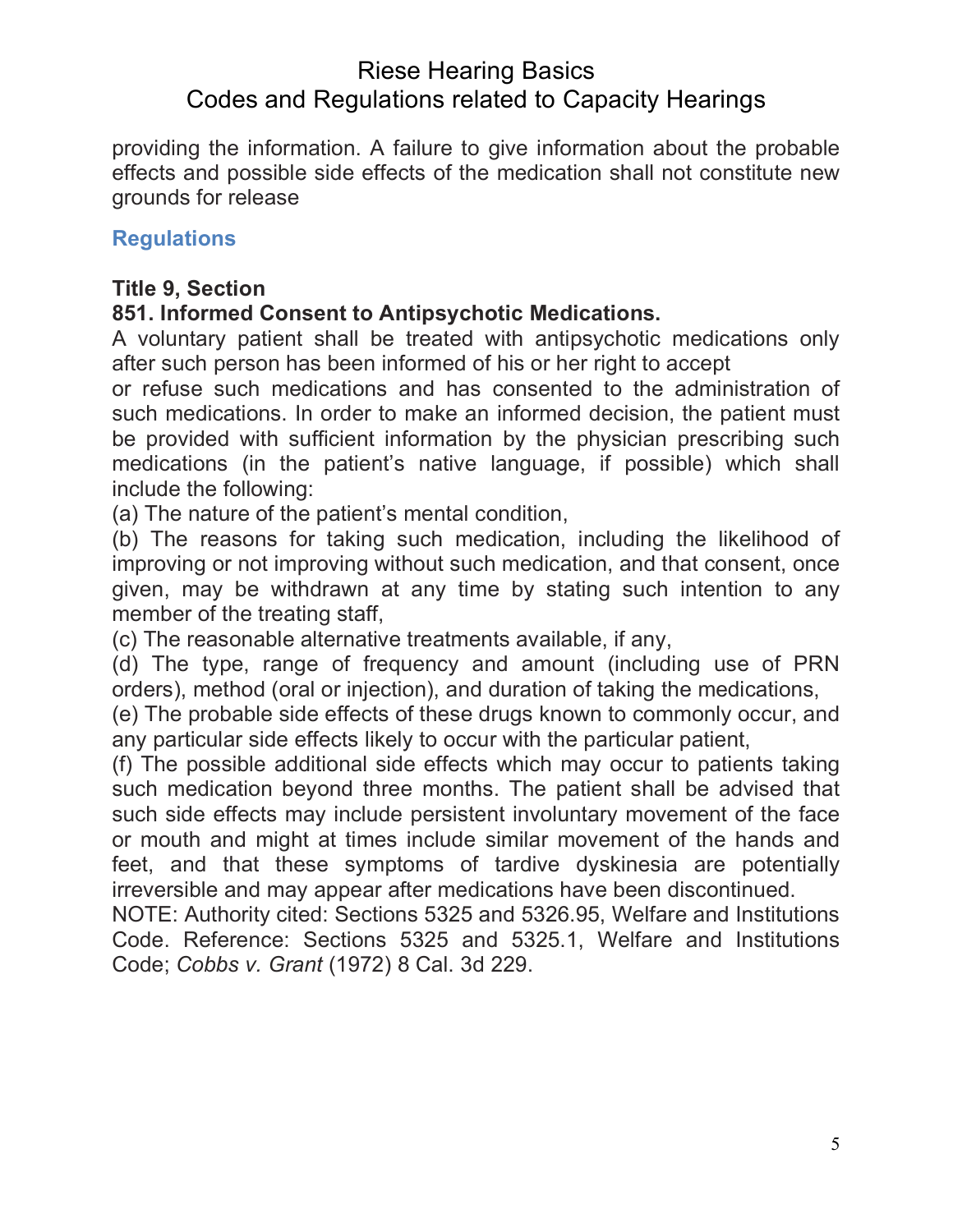#### **Title 9, Section**

#### **§ 852. Maintenance of Records.**

For each patient receiving antipsychotic medications, the facility shall maintain a written record of the patient's decision to consent to such medications. That written record shall be a written consent form signed by the patient indicating that items (a) through (f) of Section 851 have been discussed with the patient by the prescribing physician.

In the event that the patient has been shown but does not wish to sign the written consent form, it shall be sufficient for the physician to place the unsigned form in the patient's records maintained by the facility together with the notation that while the patient understands the nature and effect of antipsychotic medications and consents to the administration of such medications, the patient does not desire to sign a written consent form.

NOTE: Authority cited: Sections 5325 and 5326.95, Welfare and Institutions Code. Reference: Sections 5325 and 5325.1, Welfare and Institutions Code.

#### **Title 9, Section**

#### **853. Emergency.**

Nothing in this article is intended to prohibit the physician from taking appropriate action in an emergency. An emergency exists when there is a sudden marked change in the patient's condition so that action is immediately necessary for the preservation of the life or the prevention of serious bodily harm to the patient or others, and it is impracticable to first obtain consent. If antipsychotic medication is administered during an emergency, such medication shall be only that which is required to treat the emergency condition and shall be provided in ways that are least restrictive of the personal liberty of the patient.

NOTE: Authority cited: Sections 5325, 5326 and 5326.95, Welfare and Institutions Code. Reference: Sections 5325 and 5325.1, Welfare and Institutions Code; *Cobbs v. Grant* (1972) 8 Cal. 3d 229.

#### **Title 9, Section**

#### **854. Withdrawal of Consent.**

A voluntary patient may withdraw consent to the administration of antipsychotic medications at any time by stating such intention to any member of the treatment staff.

NOTE: Authority cited: Sections 5325 and 5326.95, Welfare and Institutions Code. Reference: Sections 5325, 5325.1, 6000, 6002 and

6004, Welfare and Institutions Code